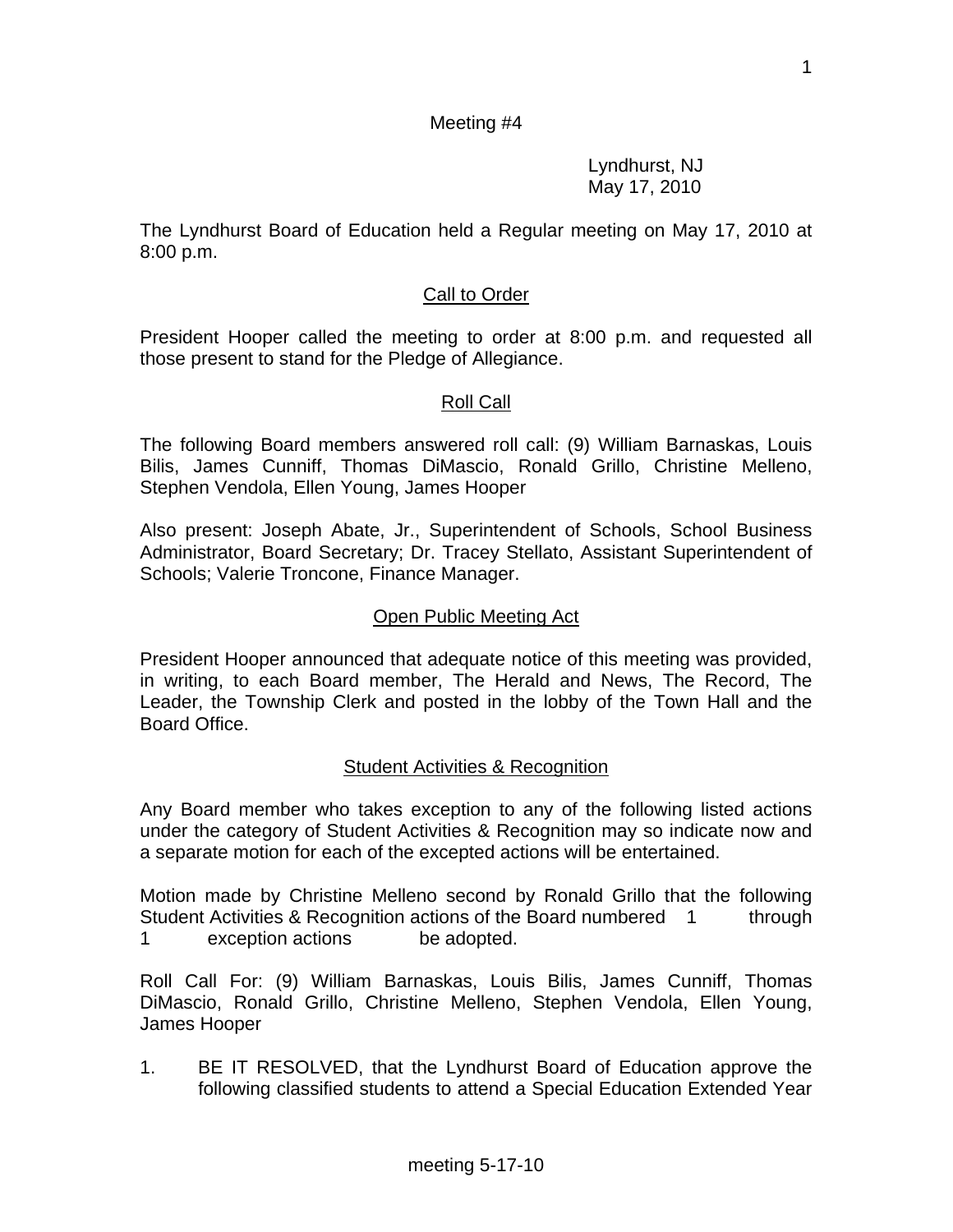Program, summer 2010. Transportation will be provided by SBJC. However, in the case of students attending SBJC's Lyndhurst, Lodi and Jefferson campuses, Lyndhurst district will provide the transportation.

# **SPECIAL EDUCATION EXTENDED SCHOOL YEAR 2010**

| <b>Bergen County Special Services</b>           |                        |                  |
|-------------------------------------------------|------------------------|------------------|
| 1 Student (Bleshman)                            | @ \$4,700.00           | 4,700.00         |
| 5 Students                                      | @ \$4,300.00           | 21,500.00        |
|                                                 |                        | \$26,200.00      |
| <b>South Bergen Jointure Commission</b>         |                        |                  |
| 42 Students Full Time                           | @ \$2,300.00           | 96,600.00        |
| 13 Students Half Time                           | $@$ \$1,150.00         | 14,950.00        |
|                                                 |                        | \$111,550.00     |
| <b>Estimated Transportation</b>                 | $@$ \$38,000.00        | \$38,000.00      |
| <b>SBJC Outreach Physical Therapy</b>           |                        | To be determined |
| <b>SBJC</b> Outreach Occupational Therapy       |                        | To be determined |
| <b>Allegro School</b>                           |                        |                  |
| 1 Student                                       | @\$11,760.00           | \$11,760.00      |
| <b>Banyan School</b>                            |                        |                  |
| 3 Students                                      | @<br>\$3,423.68        | \$10,271.04      |
| <b>Chancellor Academy</b>                       |                        |                  |
| 2 Students                                      | $\omega$<br>\$5,940.00 | \$11,880.00      |
| <b>ECLC</b> of NJ                               |                        |                  |
| 2 Students                                      | \$4,550.60<br>@        | \$9,101.20       |
| <b>Felician School</b>                          |                        |                  |
| 1 Student                                       | $\omega$<br>\$4,942.56 | \$4,942.56       |
| <b>Learning Center for Exceptional Children</b> |                        |                  |
| 3 Students                                      | @ \$6,776.75           | \$20,330.25      |
| <b>New Beginnings</b>                           |                        |                  |
| 3 Students                                      | \$8,502.30<br>$\omega$ | \$25,506.90      |
| <b>Passaic County Elks CP Center</b>            |                        |                  |
| 2 Students                                      | \$6,755.91<br>$\omega$ | \$13,511.82      |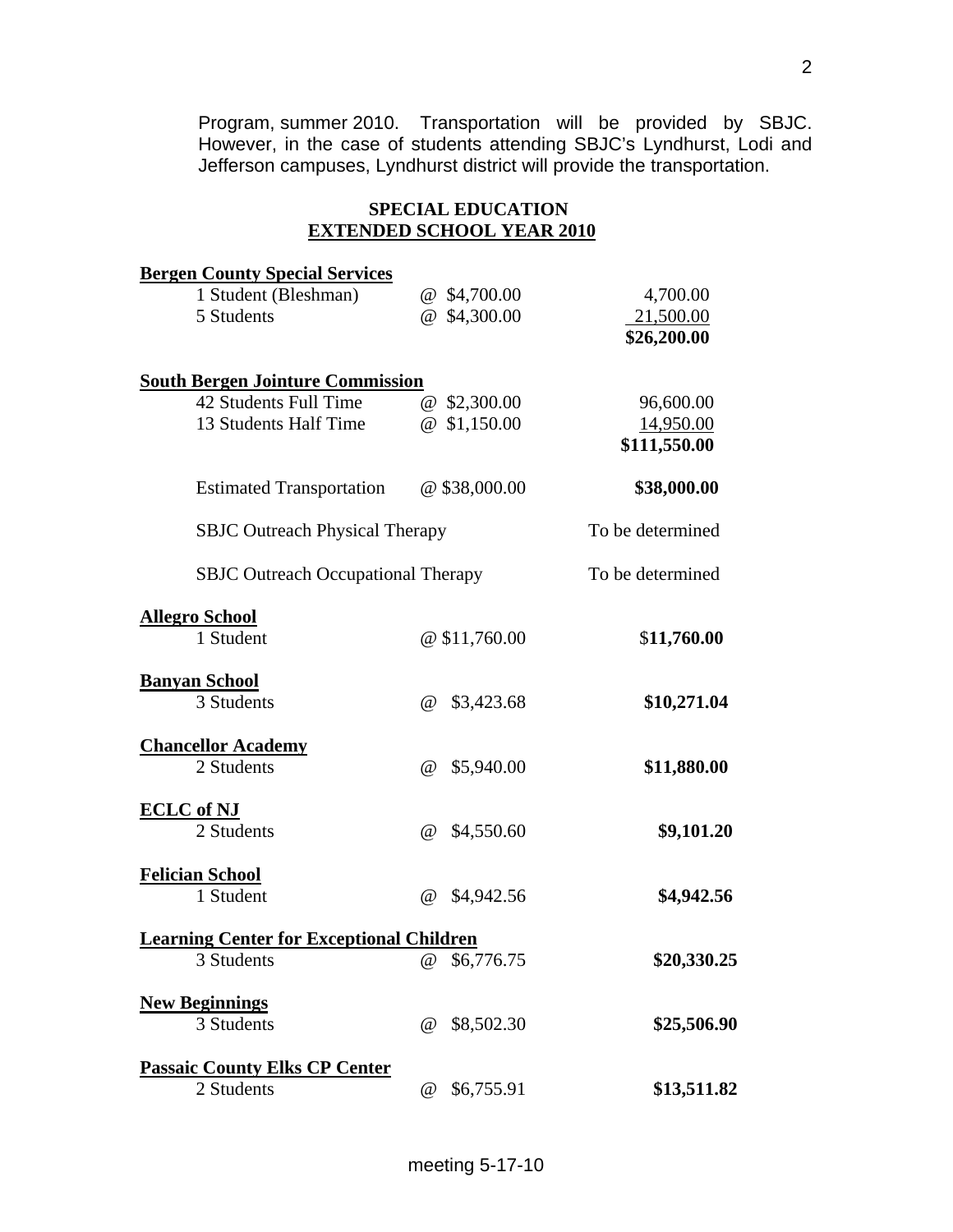| <b>Ringwood School District</b>                             |          |            |                  |
|-------------------------------------------------------------|----------|------------|------------------|
| 1 Student                                                   | $\omega$ | \$8,882.00 | 8,882.00         |
| 1 Student Aide                                              | $\omega$ | \$3,803.00 | 3,803.00         |
|                                                             |          |            | \$12,685.00      |
| <b>Sage Day School</b>                                      |          |            |                  |
| 1 Student                                                   | $\omega$ | \$2,250.00 | \$2,250.00       |
|                                                             |          |            |                  |
| Douglas Outreach – Clinic Services (K.W.)                   |          |            |                  |
| 1 Student                                                   |          |            | To be determined |
|                                                             |          |            |                  |
| ABA Therapist – In District $(K.W. & D.Mc)$                 |          |            |                  |
| 2 Therapists (Fabiano/Gustad)                               |          |            | To be determined |
|                                                             |          |            |                  |
| <b>Speech Therapist – In District</b> (A. Silvestri)        |          |            |                  |
| $10 - 12$ Students 2 Times/week $\frac{1}{2}$ hour sessions |          |            | To be determined |
|                                                             |          |            |                  |
| <b>Occupational Therapy Consultants (N.T.)</b>              |          |            |                  |
| 1 OT Therapist @ Felician School                            |          |            | To be determined |

### Personnel

Any Board member who takes exception to any of the following listed actions under the category of Personnel may so indicate now and a separate motion for each of the excepted actions will be entertained.

Motion made by James Cunniff second by Thomas DiMascio that the following Personnel actions of the Board numbered 1 through 8 exception actions be adopted.

Roll Call For: (9) William Barnaskas, Louis Bilis, James Cunniff, Thomas DiMascio, Ronald Grillo, Christine Melleno, Stephen Vendola, Ellen Young, James Hooper

- 1. BE IT RESOLVED, at the recommendation of Joseph Abate, Jr., Superintendent of Schools, School Business Administrator, Board Secretary, that the Lyndhurst Board of Education accept the retirement of Janet Ricigliano, RN, CSN, high school nurse, effective June 30, 2010, with regret.
- 2. BE IT RESOLVED, at the recommendation of Joseph Abate, Jr., Superintendent of Schools, School Business Administrator, Board Secretary, that the Lyndhurst Board of Education hire Kelly Groenewal for the position of Learning Disabilities Teacher Consultant at Lyndhurst High School, effective September 1, 2010, at a salary of \$55,975.00. (MA, step 3) Employment will be provisional, subject to authorization approval for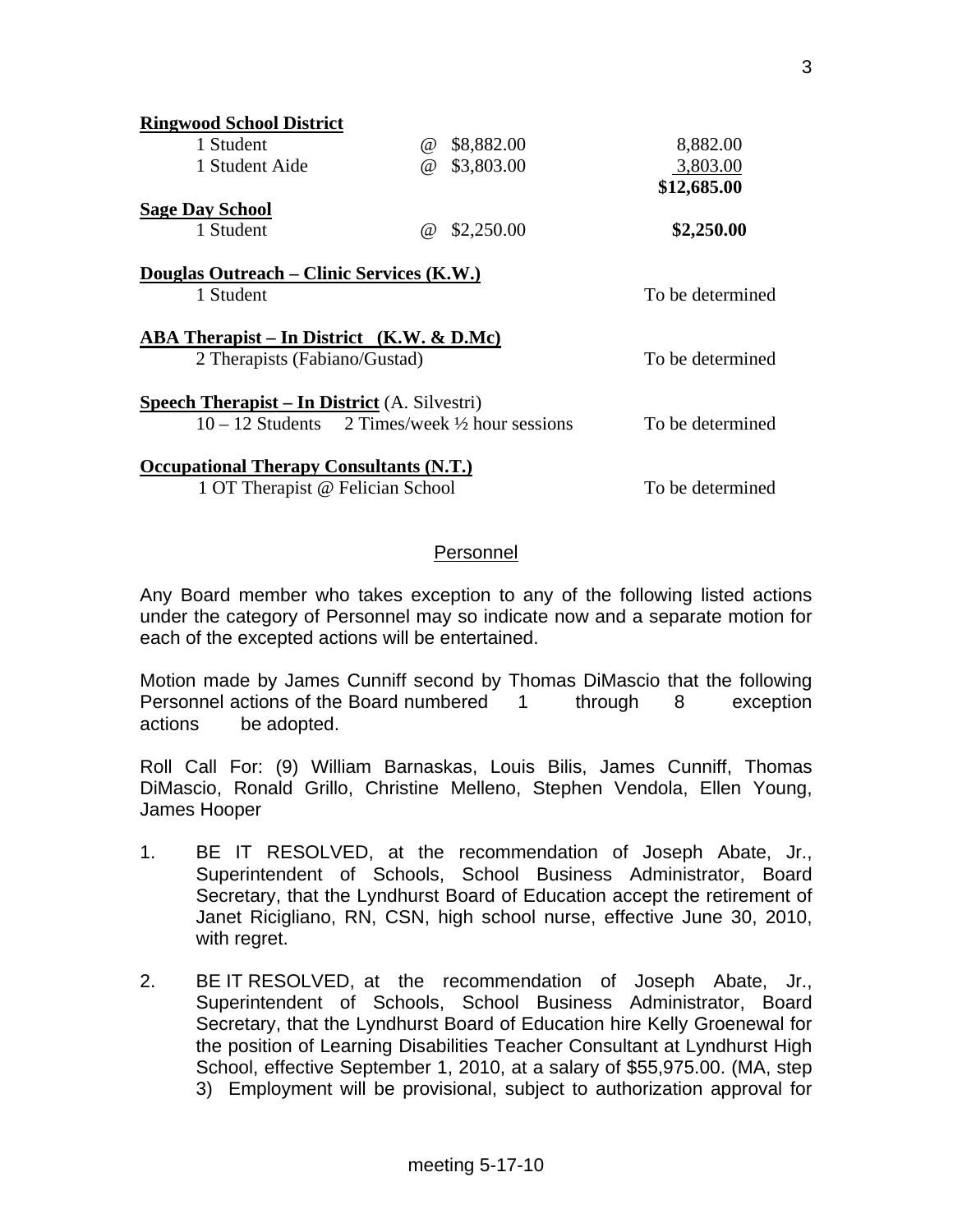emergent hiring pending completion of criminal history background check, and subject to submission of all required application documents.

3. BE IT RESOLVED, at the recommendation of Joseph Abate, Jr., Superintendent of Schools, School Business Administrator, Board Secretary, that the Lyndhurst Board of Education approve the following transfers effective September 1, 2010.

 Susan Savino to Washington School MD Intermediate self-contained Debra Pravetz to Washington School MD Older self-contained

4. BE IT RESOLVED, at the recommendation of Joseph Abate, Jr., Superintendent of Schools, School Business Administrator, Board Secretary, that the Lyndhurst Board of Education approve Rose McEldowney to the position of bus aide/clerical aide for the Summer Extended School Year Program 2010. Mrs. McEldowney worked for the last two years in this position.

 Also, approve Cathy Jewell and Johnna Garlepp as bus aides this summer due to SBJC's Extended School Year programs at Jefferson School, and their Lodi and Lyndhurst campuses, which we bus.

5. BE IT RESOLVED, at the recommendation of Joseph Abate, Jr., Superintendent of Schools, School Business Administrator, Board Secretary, that the Lyndhurst Board of Education appoint the following coaches for the Spring 2010 Sports Season. These are replacement positions.

Diana Auteri Assistant Girls Softball Coach \$5,799.00

Michael Clifford Assistant Girls Softball Coach \$5,799.00

6. BE IT RESOLVED, at the recommendation of Joseph Abate, Jr., Superintendent of Schools, School Business Administrator, Board Secretary, that the Lyndhurst Board of Education approve the following Professional Development Opportunities.

| James Hooper | NJSBA/ELFNJ Leadership Conference |
|--------------|-----------------------------------|
|              | Atlantic City, NJ May 20, 2010    |
|              | Approx. \$100.00                  |

7. BE IT RESOLVED, at the recommendation of Joseph Abate, Jr., Superintendent of Schools, School Business Administrator, Board Secretary, that the Lyndhurst Board of Education accept the retirement of MaryAnn Corino, Lincoln School Teacher, effective July 1, 2010, with regret.